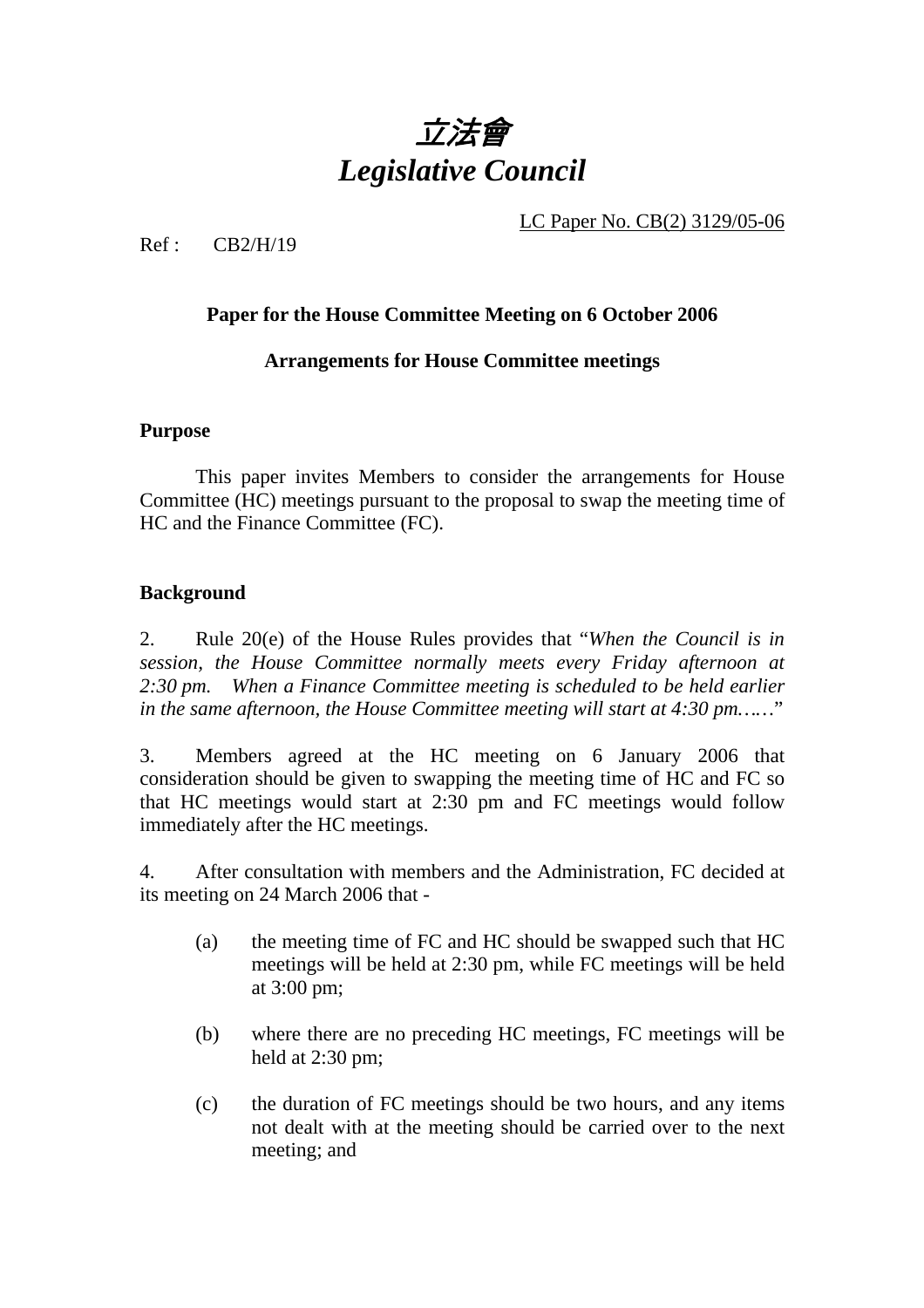(d) the above arrangements will take place in the new legislative session starting October 2006.

#### **New meeting arrangements**

5. In the light of the above decision of the FC, HC meetings may start at 2:30 pm with effect from the 2006-07 session. As FC meetings will be scheduled to start at 3:00 pm, it will be necessary to consider an arrangement to deal with the situation where HC is unable to finish all the business on the agenda before 3:00 pm. It is anticipated that such occasions will not be frequent, as explained in paragraph 6 below. When such a situation does arise, it is proposed that the HC meeting will be suspended at 3:00 pm and resumed after the FC meeting to deal with the unfinished business on the agenda.

6. Members may wish to note that 35 and 31 HC meetings were held in the last two sessions respectively. Of these, about one-third were held on the same day when there were FC meetings (34.29% in 2004-05 and 38.71% in 2005-06). The percentage of HC meetings concluded within half-an-hour was 51.4% in the 2004-05 session, increasing to 77.4% in the 2005-06 session; the relevant statistics are in **Appendix I**.

## **Amendment to House Rules**

7. Rule 20(e) of the House Rules will require amendment to reflect the new meeting arrangements. The proposed amendments are in **Appendix II**.

#### **Review of meeting arrangements**

8. Members may wish to consider the need for reviewing the new meeting arrangements in the light of experience. If so, this could take place at the end of the 2006-07 session.

#### **Advice sought**

- 9. Members are invited to
	- (a) endorse the proposal that with effect from the 2006-07 session, HC meetings will start at 2:30 pm, and in the event that the meeting cannot end at 3:00 pm, the meeting will be suspended at 3:00 pm and resumed after the FC meeting to deal with all the unfinished business;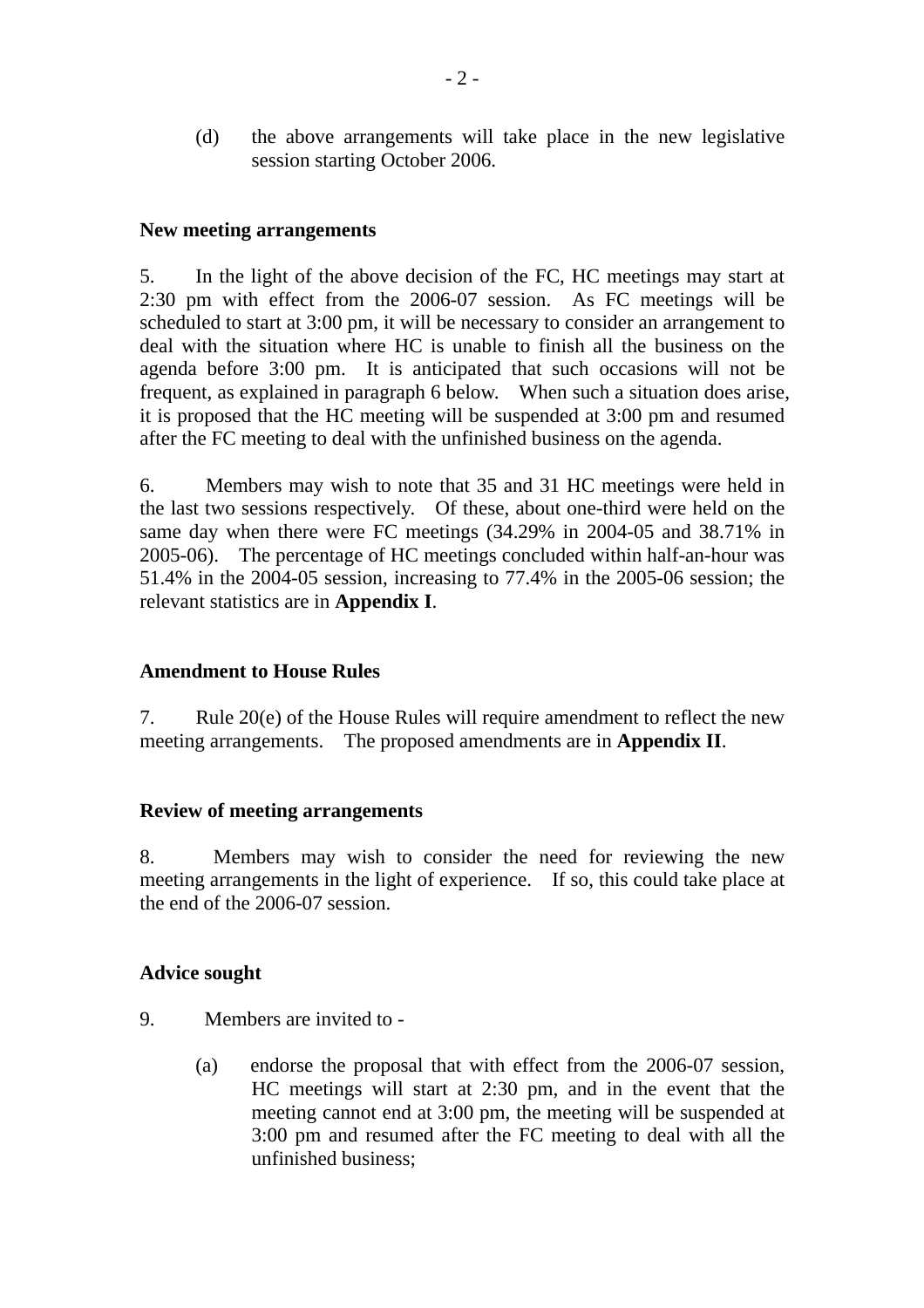- (b) consider the proposed amendments to rule 20(e) of the House Rules in Appendix II; and
- (c) consider the need for a review of the new meeting arrangements, as proposed in paragraph 8.

Council Business Division 2 Legislative Council Secretariat 4 October 2006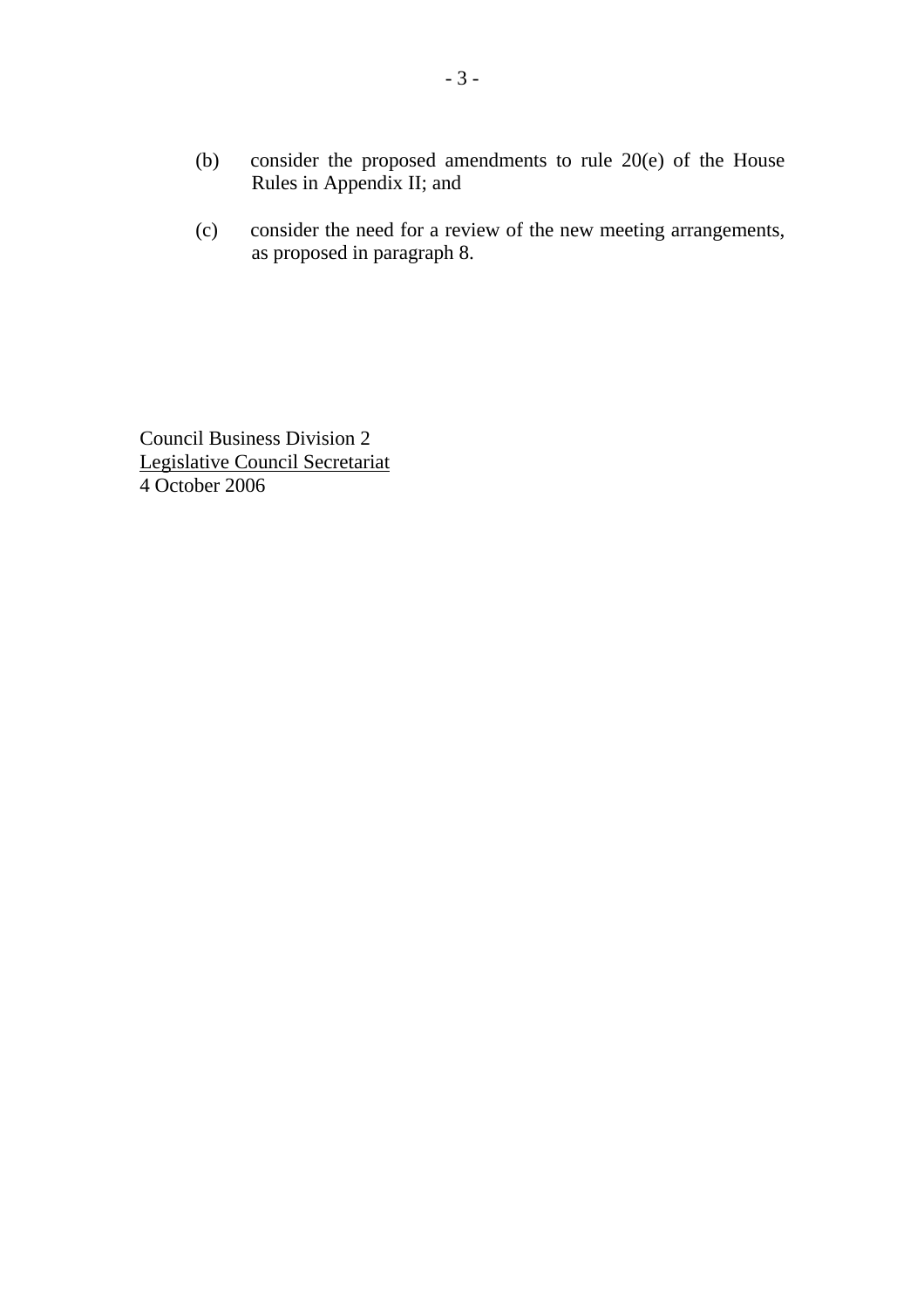# **Appendix I**

| <b>Duration</b>             | 2004-05            |            | 2005-06            |            |
|-----------------------------|--------------------|------------|--------------------|------------|
|                             | No. of<br>meetings | Percentage | No. of<br>meetings | Percentage |
| 30 minutes and below<br>(a) |                    |            |                    |            |
| 15 minutes or less          | 9                  | 25.7 %     | 15                 | 48.4%      |
| 16 minutes to 30 minutes    | 9                  | 25.7 %     | 9                  | 29 %       |
| Sub-total:                  | 18                 | 51.4%      | 24                 | 77.4%      |
| above 30 minutes<br>(b)     |                    |            |                    |            |
| 31 minutes to 45 minutes    | 7                  | 20 %       | $\overline{2}$     | 6.5%       |
| 46 minutes to 60 minutes    | $\mathbf{1}$       | 2.9%       | 3                  | 9.7 %      |
| 61 minutes to 75 minutes    | $\overline{2}$     | 5.7 %      | $\mathbf{1}$       | 3.2 %      |
| 76 minutes to 90 minutes    | 5                  | 14.2 %     | $\mathbf{1}$       | 3.2 %      |
| 91 minutes to 105 minutes   | $\mathbf{1}$       | 2.9 %      |                    |            |
| more than 105 minutes       | 1                  | 2.9 %      |                    |            |
| Sub-total:                  | 17                 | 48.6%      | 7                  | 22.6%      |
| <b>Total:</b>               | 35                 | 100%       | 31                 | 100%       |

## **Summary of duration of House Committee meetings held in the 2004-05 and 2005-06 sessions**